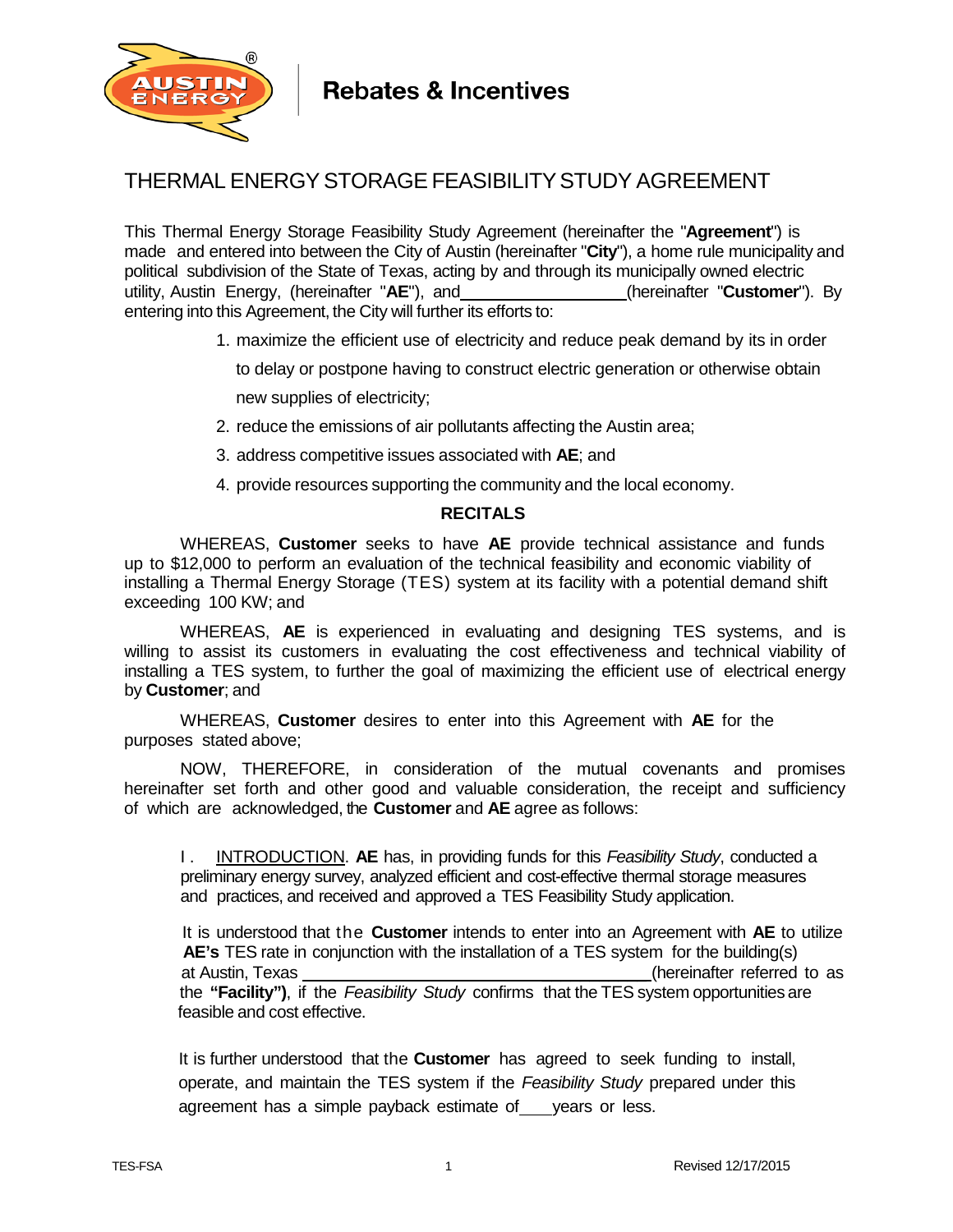- II. BASIC SERVICES. After authorization to proceed, the **Customer** shall engage the services of a Texas registered professional engineer to perform the following professional services:
	- 1. Perform an analysis of the technical feasibility of adding a TES system for the **Customer's**facility.
	- 2. Provide an economic assessment of the likely costs the **Customer** would incur to install, own, and operate a thermal energy storage system at the **Customer's** facility and the probable electric demand shift and cost savings for the **Customer**.
	- 3. For new facilities in the design phase, the economic assessment will additionally consider any construction cost credits in first costs due to reduced chiller sizes.
- III. CUSTOMER'S RESPONSIBILITIES. **Customer** shall cooperate with **AE** and the **Customer's** engineer to provide the following in a timely manner in order for **AE** and the **Customer's** engineer to perform its services:
	- 1. Furnish to the **Customer's** engineer and to **AE**, as requested, all relevant studies, reports and other available data including existing structural, architectural, mechanical, and electrical design or as-built drawings of pertinent areas of the facilities. The **Customer's** engineer and **AE** shall use and rely upon all such information in performing services under this agreement.
	- 2. Arrange for the **Customer's** engineer and **AE** to have access to Customer's facilities as required to perform services hereunder.
	- 3. Allow the **Customer's** engineer and/or **AE** to install instrumentation and submetering equipment to monitor performance, equipment and loads.
	- 4. Provide a suitable location for the TES system on the **Customer's** premises.
	- 5. **Customer** is required to complete the *Feasibility Study* within 90 days of execution of this agreement.
	- 6. **Customer** is solely responsible for remedying any lack of performance by the **Customer's**engineer or seeking any remedy or relief from such engineer.
- IV. PERFORMANCE OF SERVICES BY **AE**. **AE** will perform services for **Customer** under this **Agreement** as follows:
	- 1. **AE** will provide utility billing histories and 15-minute demand data, when available.
	- 2. **AE** will meet with the **Customer** and the **Customer's** engineer to review the engineer's proposed solution with the **Customer**.
	- 3. **AE** will provide it's portion of the funding to the **Customer**, if due, within 45 days of approval of the *FeasibilityStudy*.